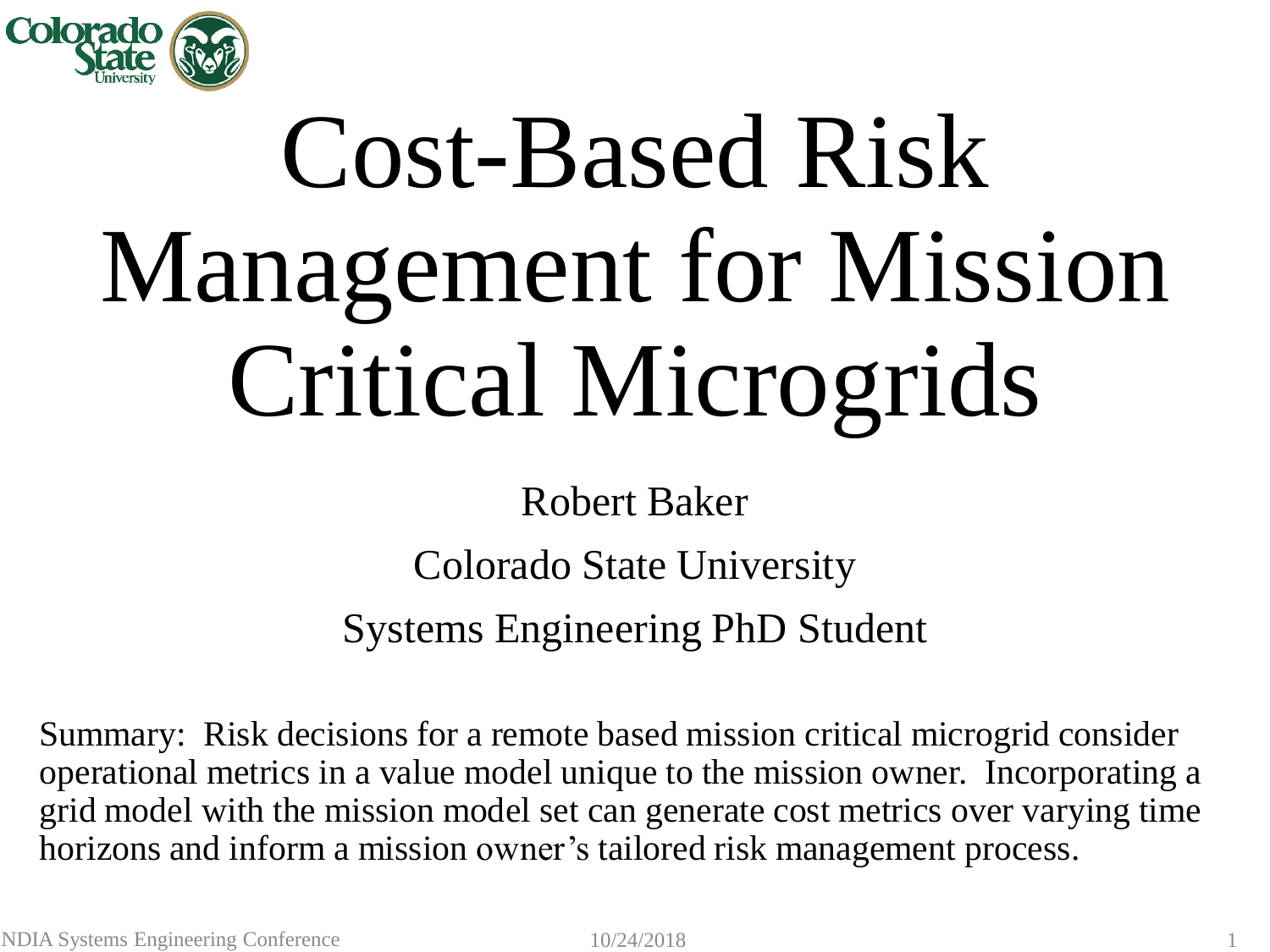

## Mission Critical Microgrid Examples



U.S. Navy destroyer with Integrated Power System architecture

**illustration by John MacNeill IEEE Spectrum Magazine, August 2013**

Pine Gap Satellite Tracking Station

a pattern for a remote outputs

**© By Skyring, previously published: https://www.flickr.com/photos/85525959, CC BY-SA 3.0,**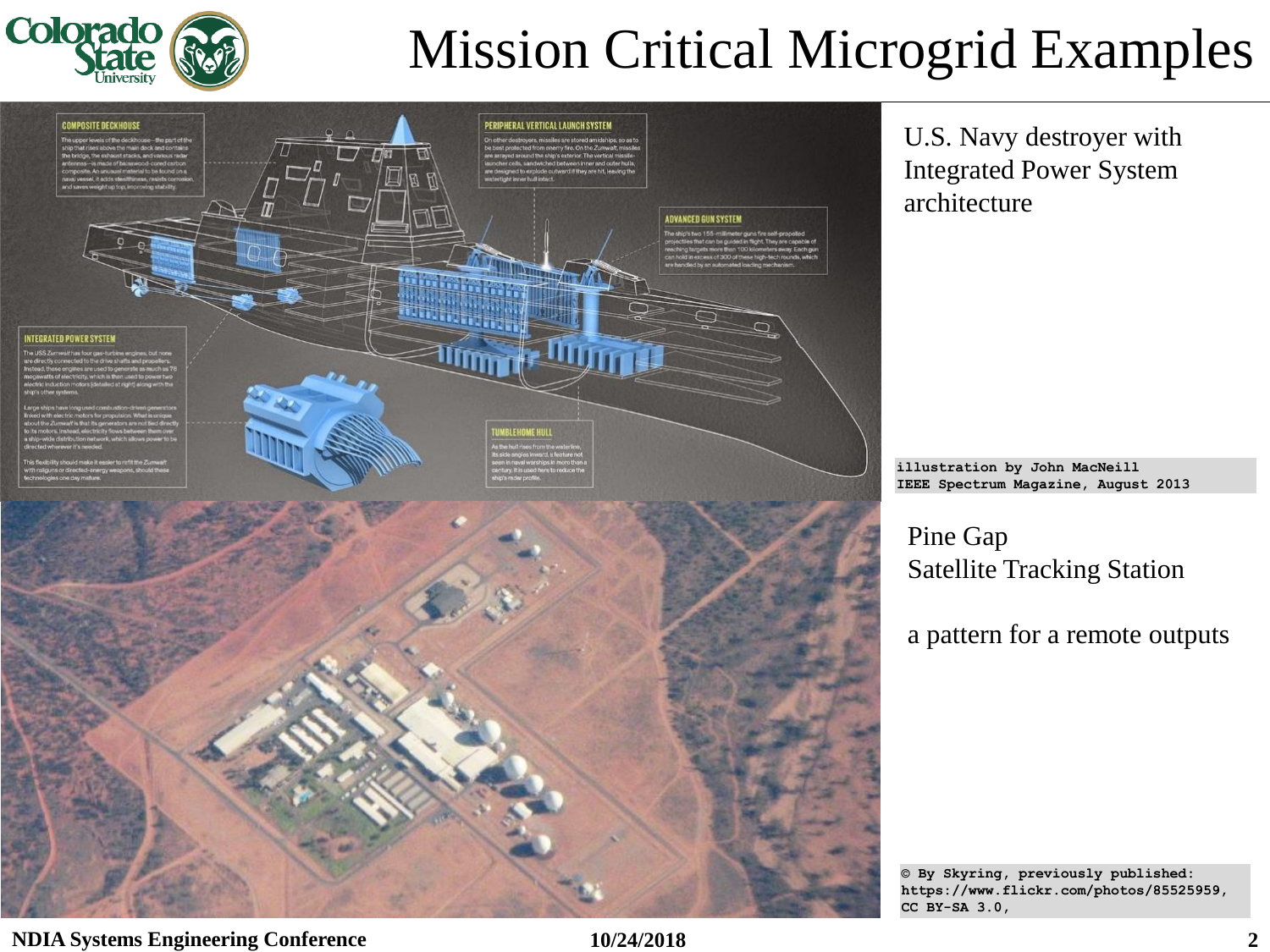

## Inherited system: remote outpost



**© cover image, "Inside Pine Gap : the spy who came in from the desert" by David Rosenberg", 2011**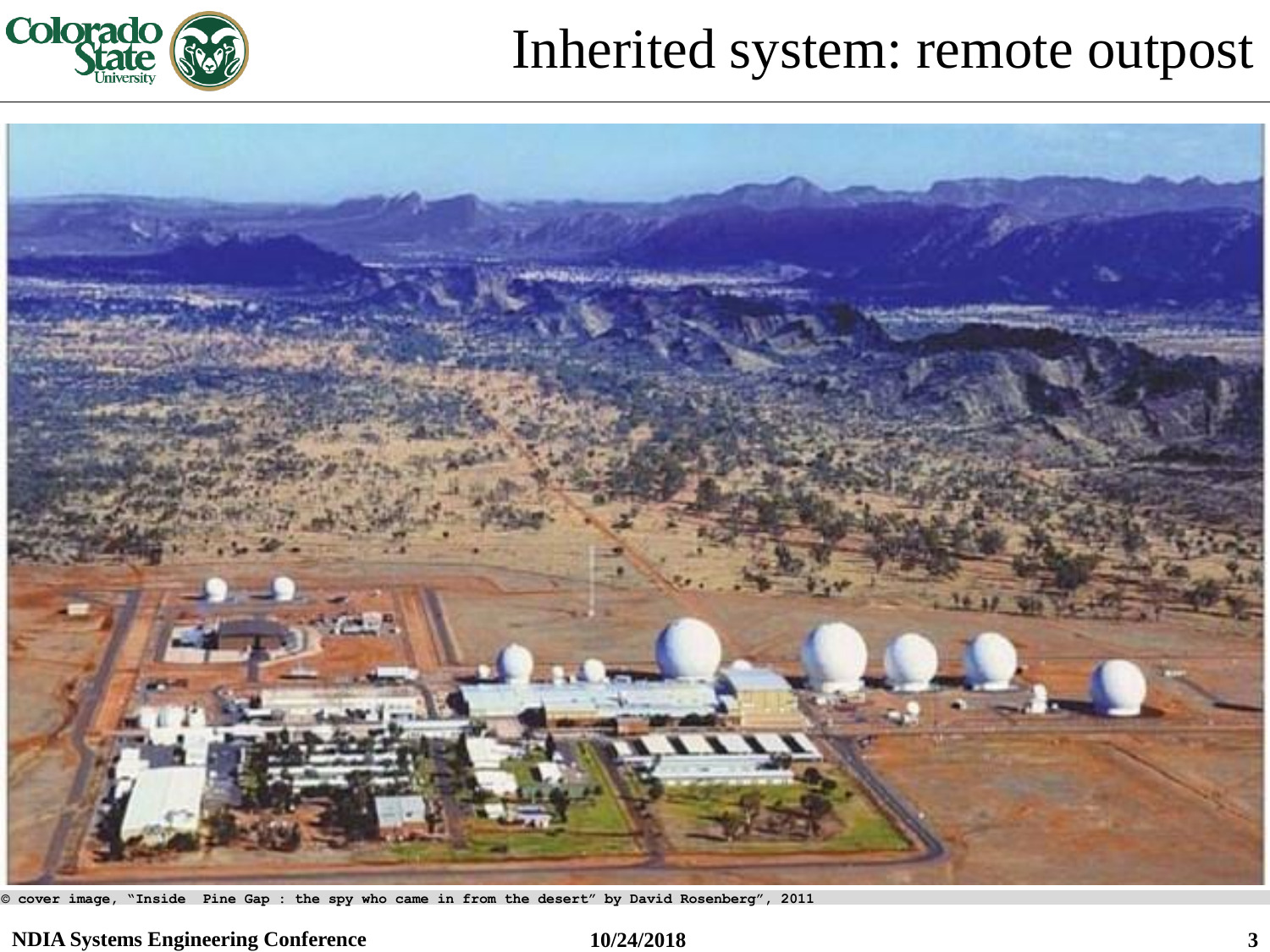

Operational risk management differs from that done during development and test.

Examples: changes in requirements, mission creep, contract support issues, limited spares or other resources, configuration changes, adversary and natural hazards.

Mission owners make risk decisions involving factors outside of the grid. Accordingly they may consider nonmyopic operational strategies.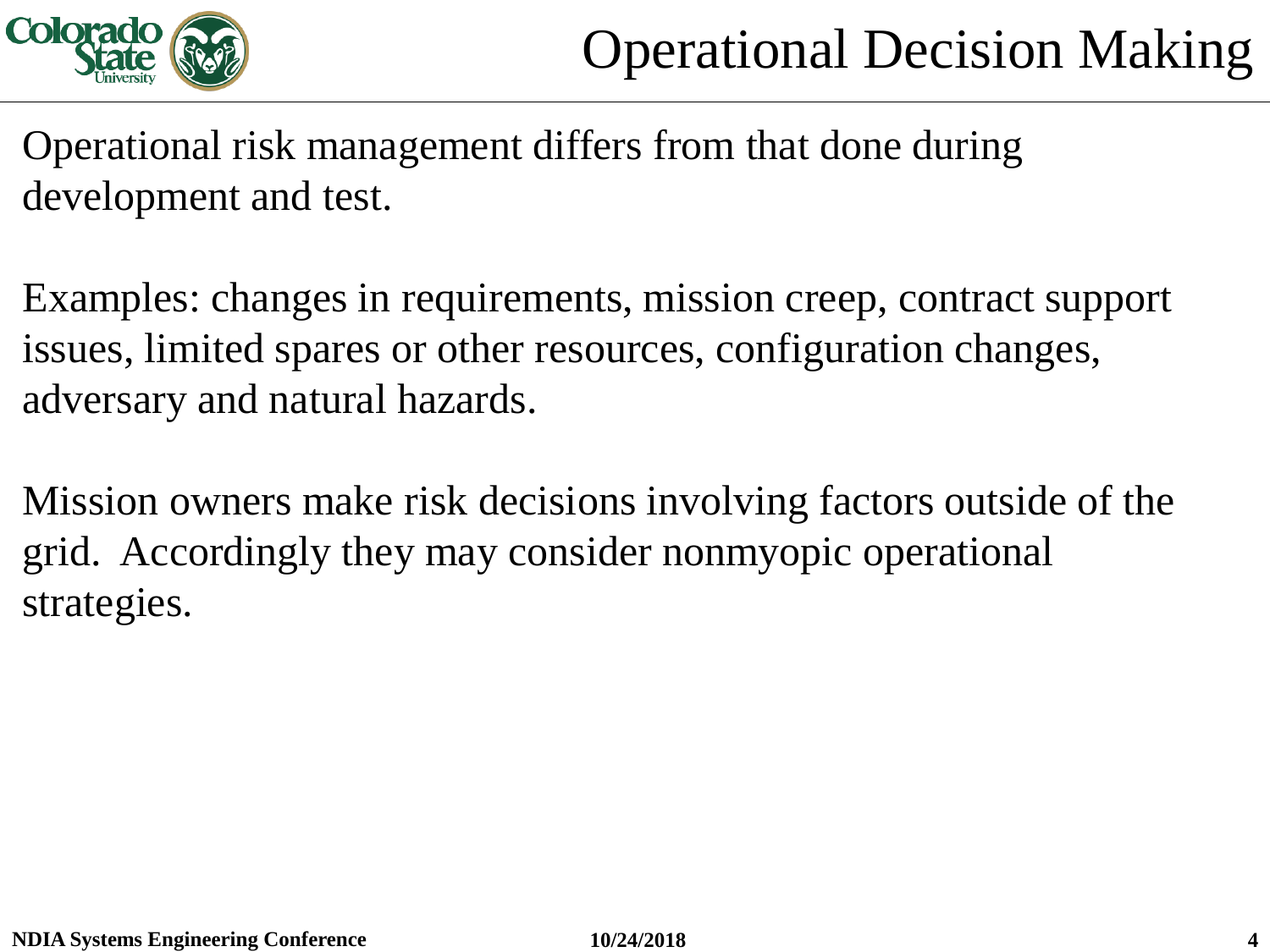

## Risk Management Process

Identify hazards. What can go wrong? Humans are good at this.

Often cannot quantify the return on investment in detail or develop controls with detailed cost data.

If you have a list of hazards and a list of controls but the decision maker never implements them, you should rethink your risk management process…it may not be useful.

Example hazards for inherited site:



Hazard 1. Adversary causes severe physical damage to primary generation, insufficient generation for all loads. Hazard 2. Cyber intrustion forces system into protected mode, withholding privileges, unable to execute automatic demand response plans.

Hazard 3. Electric vehicle load tasked at 2x forcing occasional shedding of security and life support loads.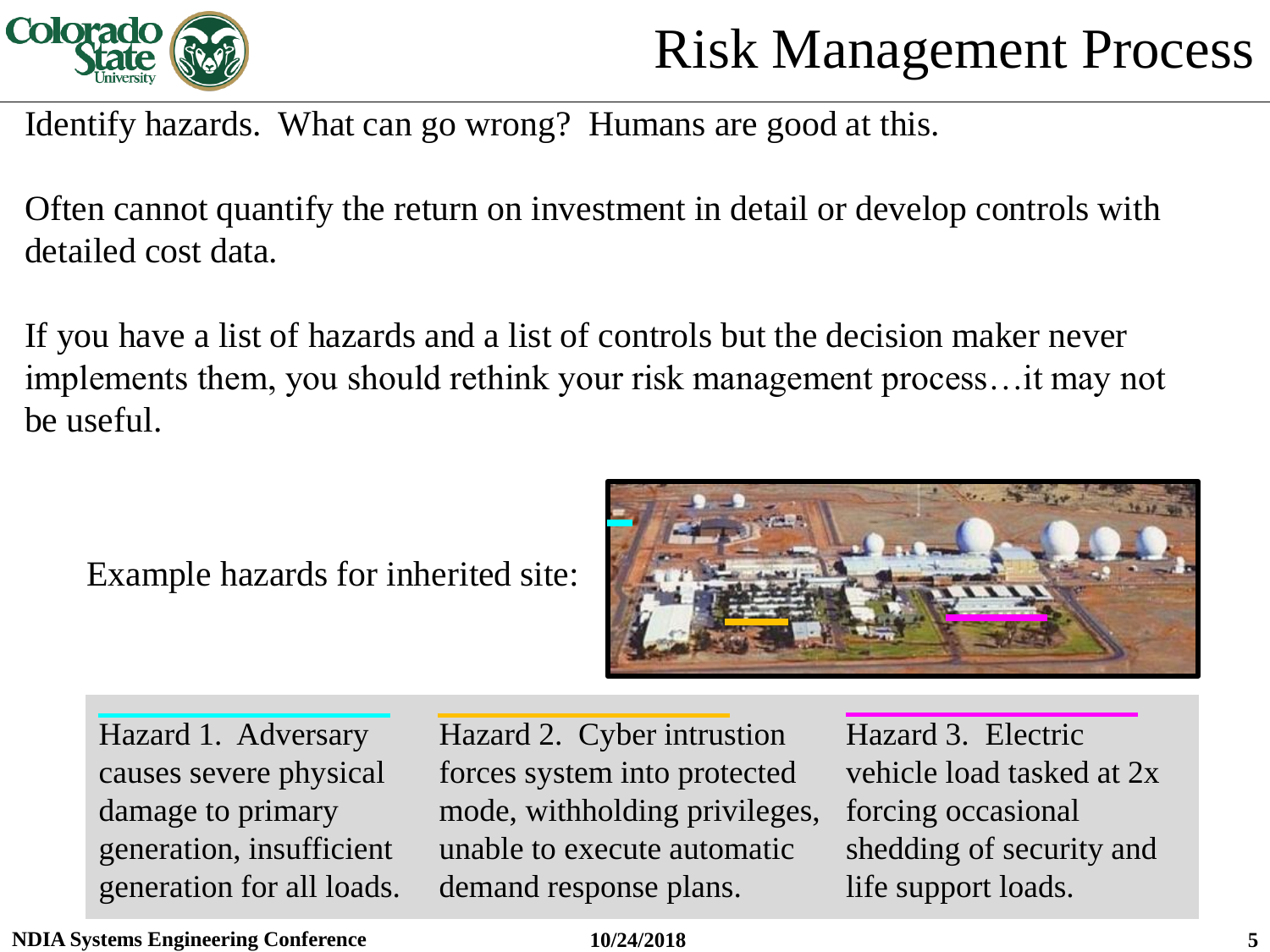

## Risk Management Process

For each hazard, assess the risk. By convention we use a combination of frequency and severity, matrixed then banded as high, moderate, or low. Then we prioritize based on risk in order to develop controls.

For each control developed, assess frequency and severity again. Often results in a reduction in severity from which we gauge the improved risk. The decision maker then is presented a cost-vs.-risk-reduction proposition.

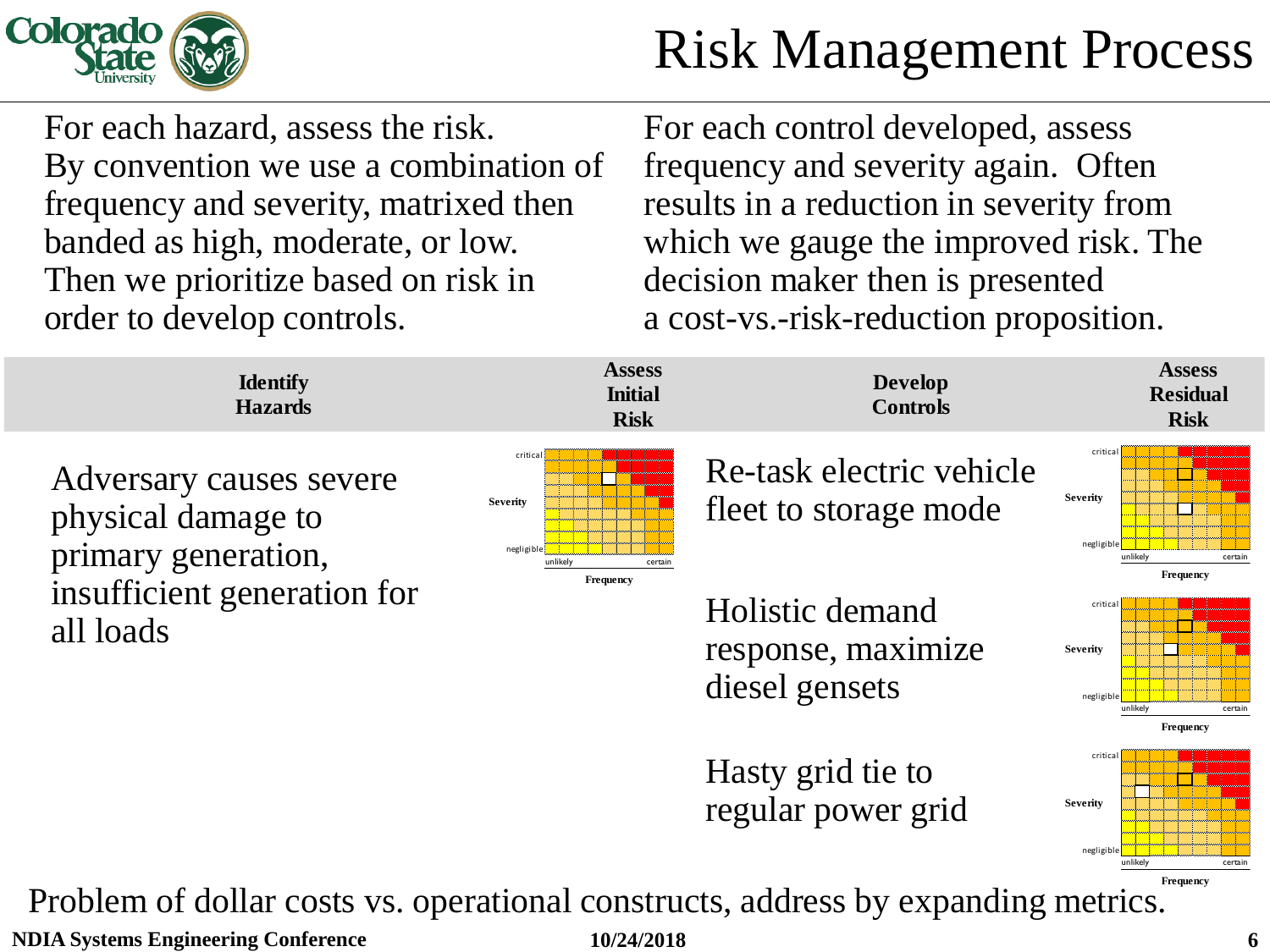

Availability. A<sub>O</sub> is a function of reliability, maintainability, and supportability.  $A_{\Omega}$  = MTBM / MTBM + MDT where MTBM is the mean time between maintenance, all corrective and preventative maintenance, and MDT is the mean downtime including actual time to perform maintenances, acquiring spares, etc.

**Reliability.** Generally defined as the probability that an item will not fail over a defined time. Drives MTBF projections. Accounted for in Monte Carlo simulations.

**Survivability.** Can be defined as "a reliable system with reconfiguration capability."

**Cost.** Funds provided to the mission owner from an overarching resource pool.

Average values like  $A_{\Omega}$  lack fidelity to assess performance over short time horizons. Funds are not always available to mission owner, but other mission resources are. By what value model do decision makers weigh cost and performance? Data, models, and framework required to project costs over time horizon of interest.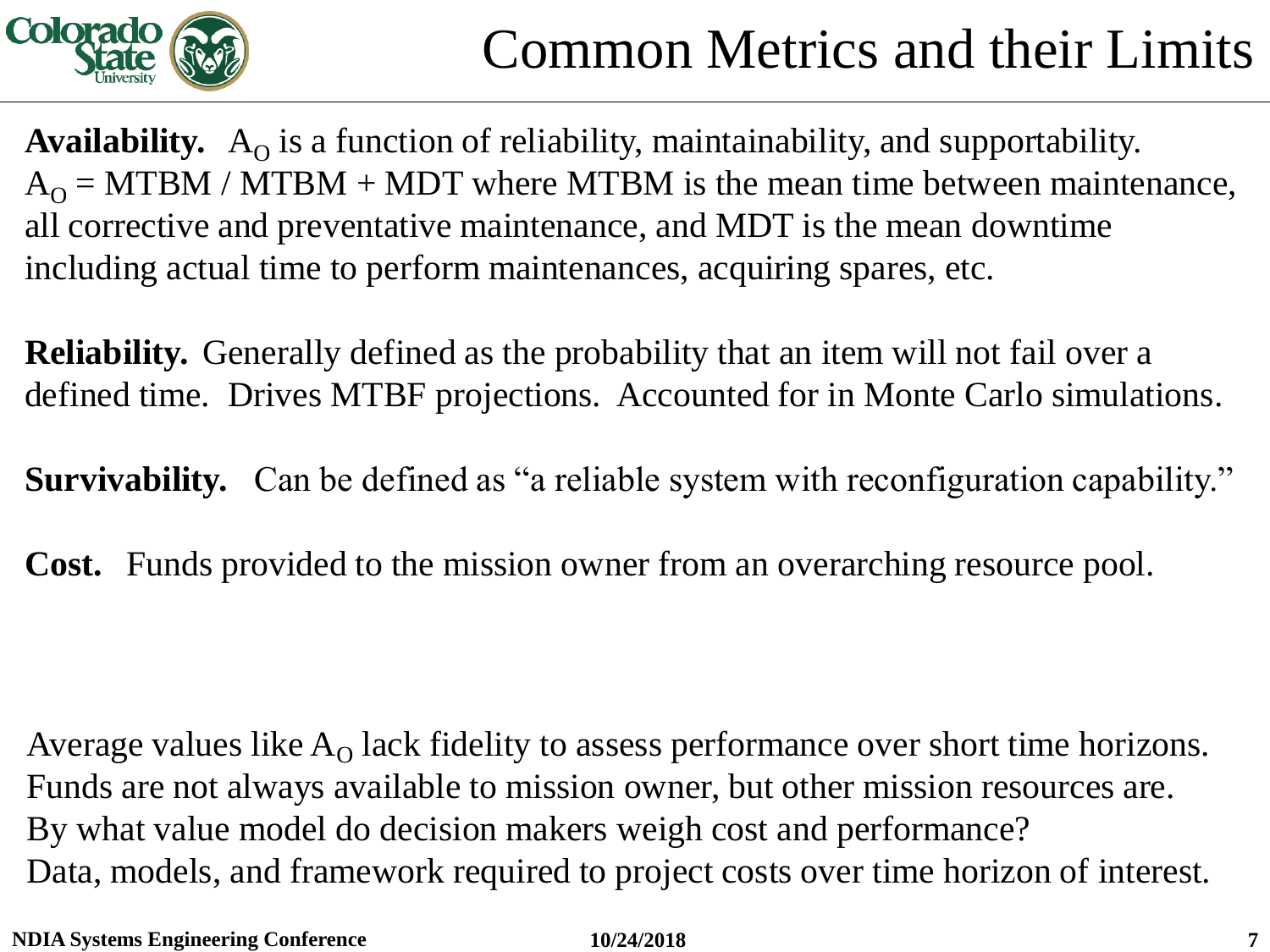

#### **Introduce metrics that support operational decision making.**

Define metrics in that are relevant and usable in an operational impact statement

Use metrics to inform trade decisions on risk controls

#### **Use metrics with the risk management process**

Treat selection of controls as trade decisions

**Data, modeling, simulation, algorithms to support generation of metrics**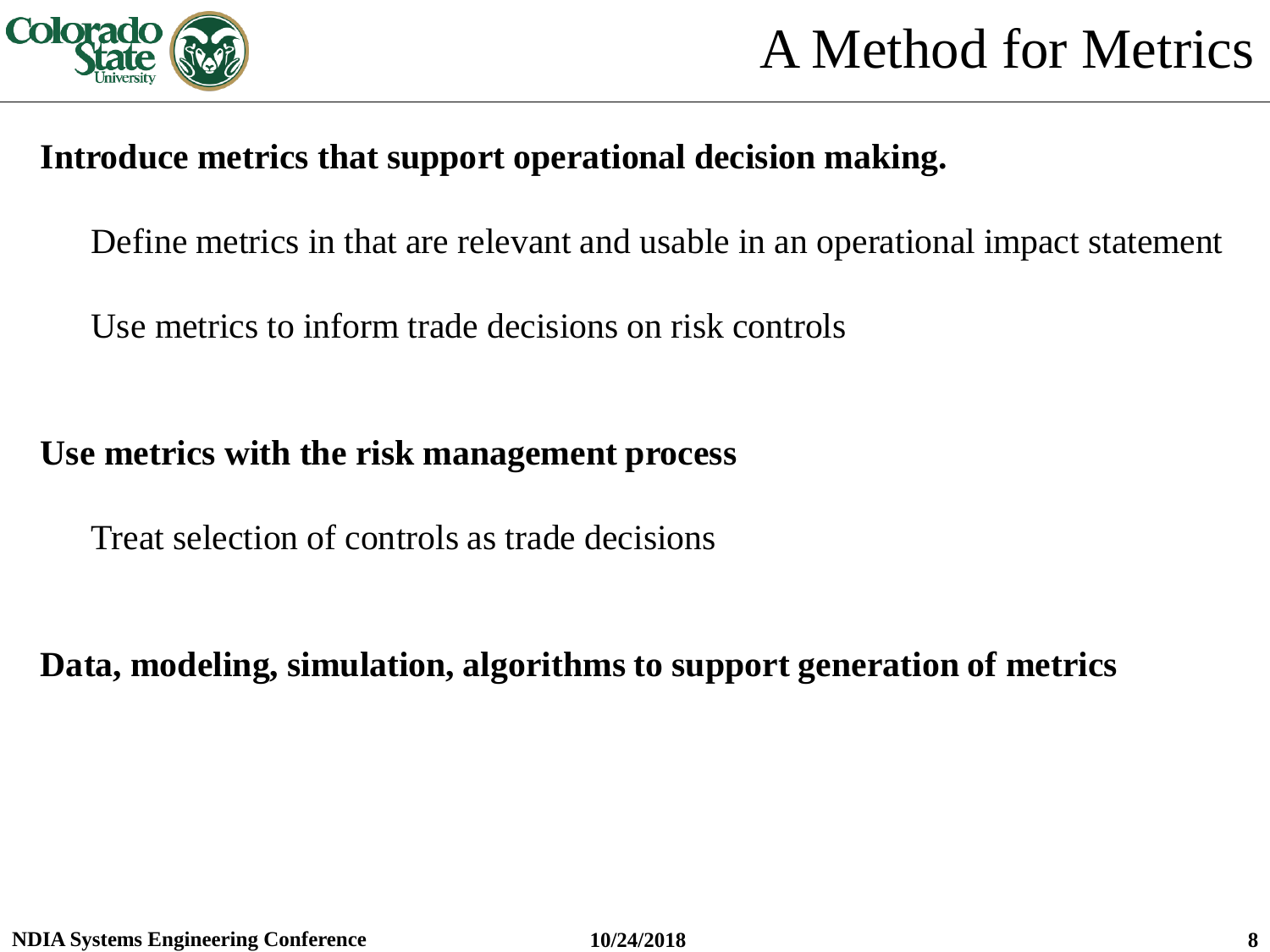

It can be helpful to categorize cost metrics as  $m<sub>C</sub>$  and performance metrics as  $m<sub>P</sub>$ 

Decision making techniques for trades can be:

 $\gamma$  *p*timization *max*  $w_{\rm P}m_{\rm P}$  /  $w_{\rm C}m_{\rm C}$  subject to constraints

weighted methods

utility Multi-Attribute Utility / Multi-Attribute Cost

Per the grid owner's perspective, and contract bounds, the only relevant metrics may be the AO of the mission critical loads and the sustainment costs.

Per the mission owner's perspective, many more metrics may be useful, such as % time security coverage, area coverage of aerial EV reconnaissance, ground sensors emplaced by ground EVs, number of fuel resupply missions required.

Furthermore, the weights applied may vary given periods of operational interest.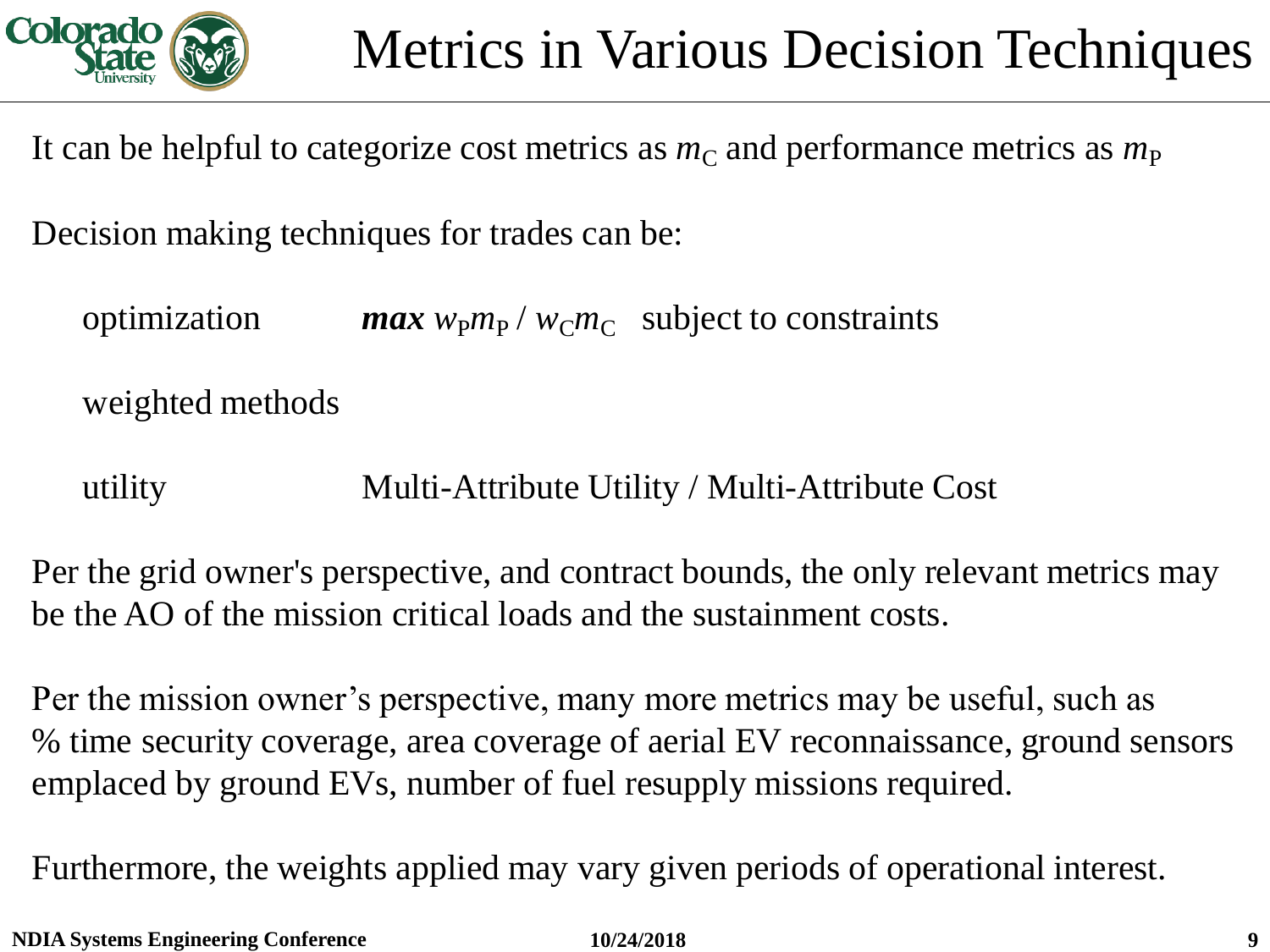

# Cost Metrics, or Operational Impact

Although we will treat operational impact as a cost, you could also treat its inverse (operational availability) as a performance. Since we are focusing on the available nature of the mission critical loads, it seems appropriate to consider anything that is spent to support that as a cost.

Operational impact is the cost to mission owner along all mission lines. It is the "so what" qualified on an "operationl impact statement" that justifies requests for support.

metrics usable to make trade decisions *m* cost metrics, a subset of *m*  $m<sub>C</sub>$ maximum duration of load unavailable for mission  $m_{C,EV_DURATION_UNAVAILBLE}$ number of missed missions *m*<sub>C,EV\_MISSED\_MISSIONS</sub> percent of area not covered by sensors *m*<sub>C,SENSOR</sub> MISSED AREA amount of fuel required to run diesel gensets *m*<sub>C,FUEL</sub> number of fuel convoys required to supply fuel *m*<sub>C,NUMBER</sub> OF CONVOYS … etc.

```
So m_C \in \{m\} and m_C ={ mC,EV_DURATION_UNAVAILBLE , mC,EV_MISSED_MISSIONS, mC,SENSOR_MISSED_AREA, 
m_{\text{C,FUEL}}, m_{\text{C,NUMBER\_OF\_CONVOYS}}, \dots
```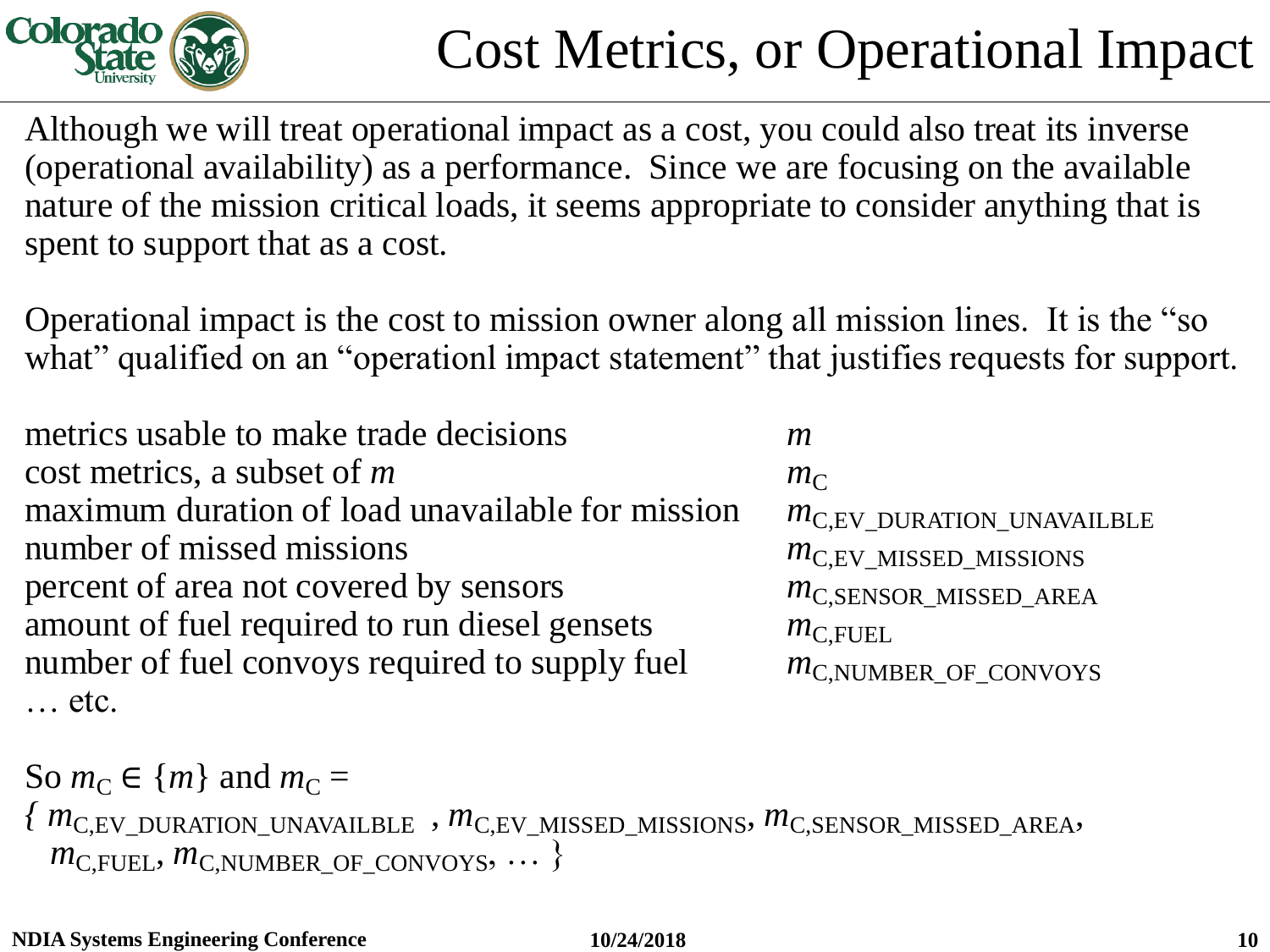

How can risk management include metrics?

### **The hazard can be written in terms of metrics.**

Hazard 1, written without metrics. Hazard 1 as a function of metrics. Adversary causes severe physical Adversary causes severe physical damage to primary generation, the damage to primary generation, insufficient generation for all loads. resulting in  $A_{\rm O}$  < 'threshold value'

Or

## **The risk can be assessed in terms of metrics.**

Develop metrics that matter Assess initial risk in terms of system metrics Omit the translation to "high, moderate, or low"

When does this method apply? **NOT ALWAYS!** Look for:

- time horizon focused on operational events
- controls involve automated demand response trades
- incident response, hazard has already occurred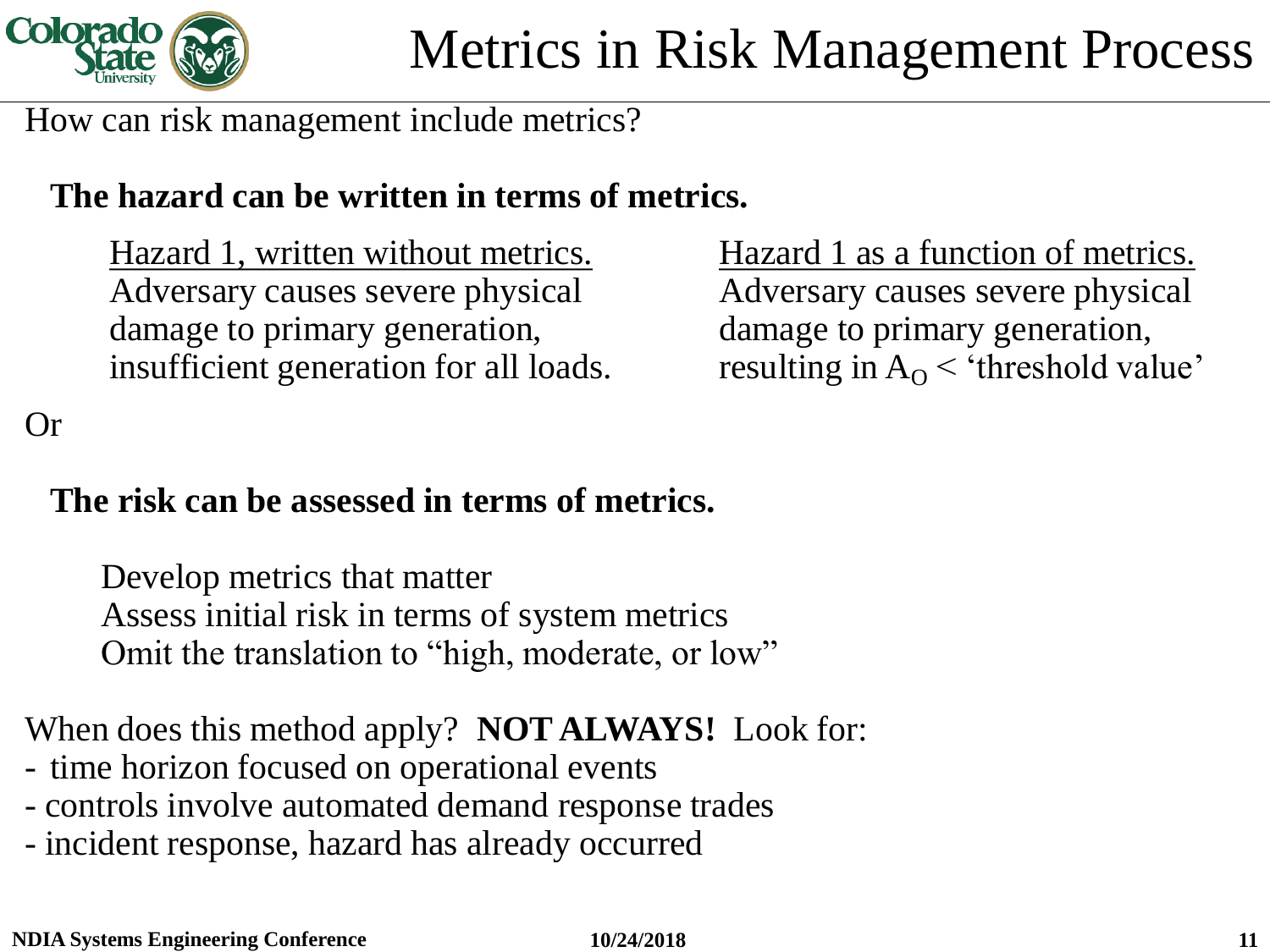

A model of the inherited system,  $M_0$ 

All data required to simulate such as weather forecasts, load profiles, and system control logic.

| <b>Identify</b><br><b>Hazards</b>                                                | <b>Assess</b><br><b>Initial</b><br><b>Risk</b> | <b>Develop</b><br><b>Controls</b>                                          | <b>Assess</b><br><b>Residual</b><br><b>Risk</b> |
|----------------------------------------------------------------------------------|------------------------------------------------|----------------------------------------------------------------------------|-------------------------------------------------|
| A model of the system<br>affected by hazard, M <sub>H</sub>                      |                                                | A model of the control to<br>be implemented, $M_C$                         |                                                 |
| Possibly a large configuration<br>change.                                        |                                                | May have many resource<br>requirements spread out<br>in time to effect the |                                                 |
| System control logic should<br>perform per original or<br>changed configuration. |                                                | controls.                                                                  |                                                 |

Goal: Decisions trace back to metrics, which are generated via modelset simulated over time horizon, dependent on data that spans the time horizon.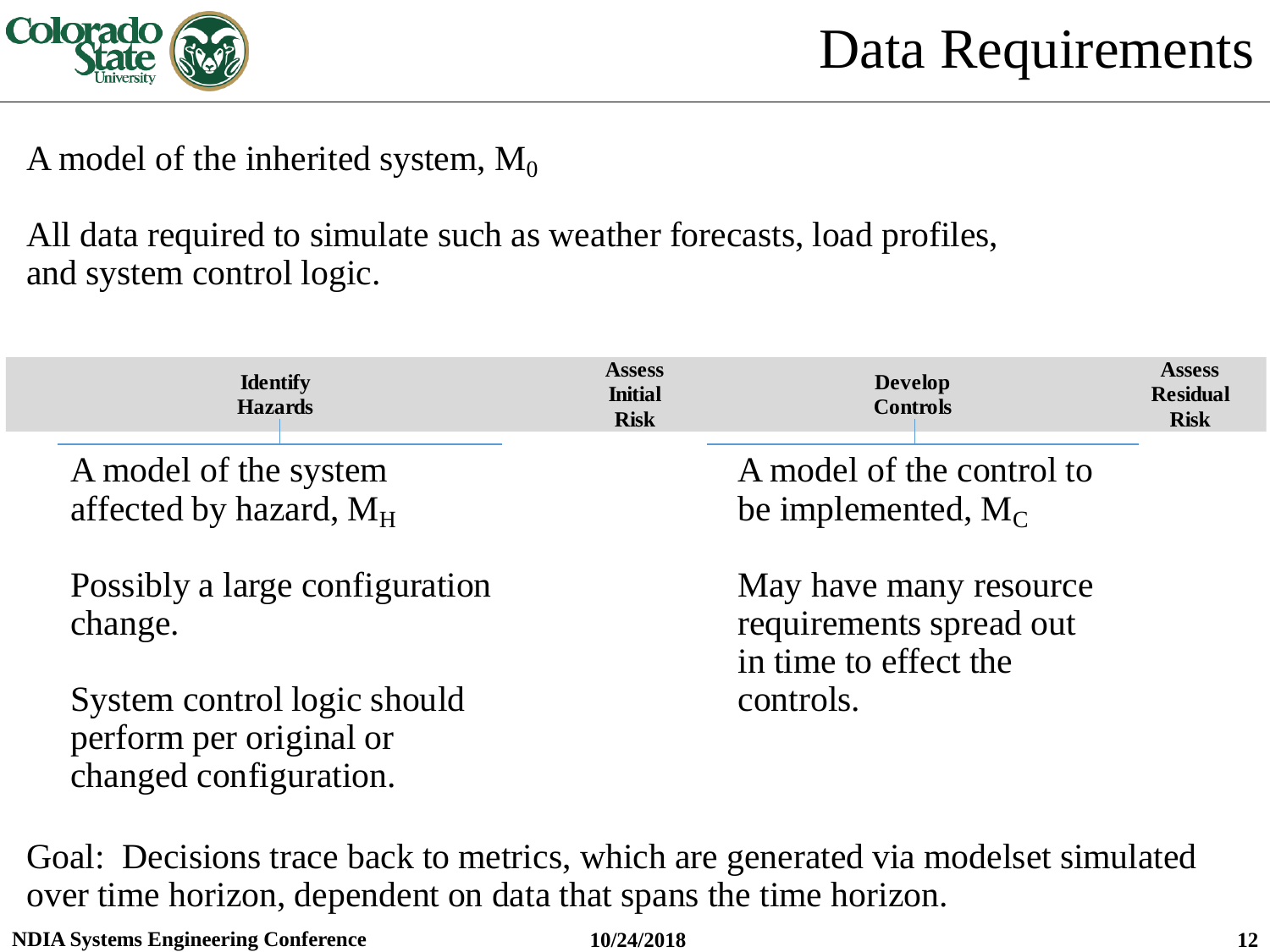

## Example (1/6)

Set time horizon and define metrics



Select a time horizon of operational interest.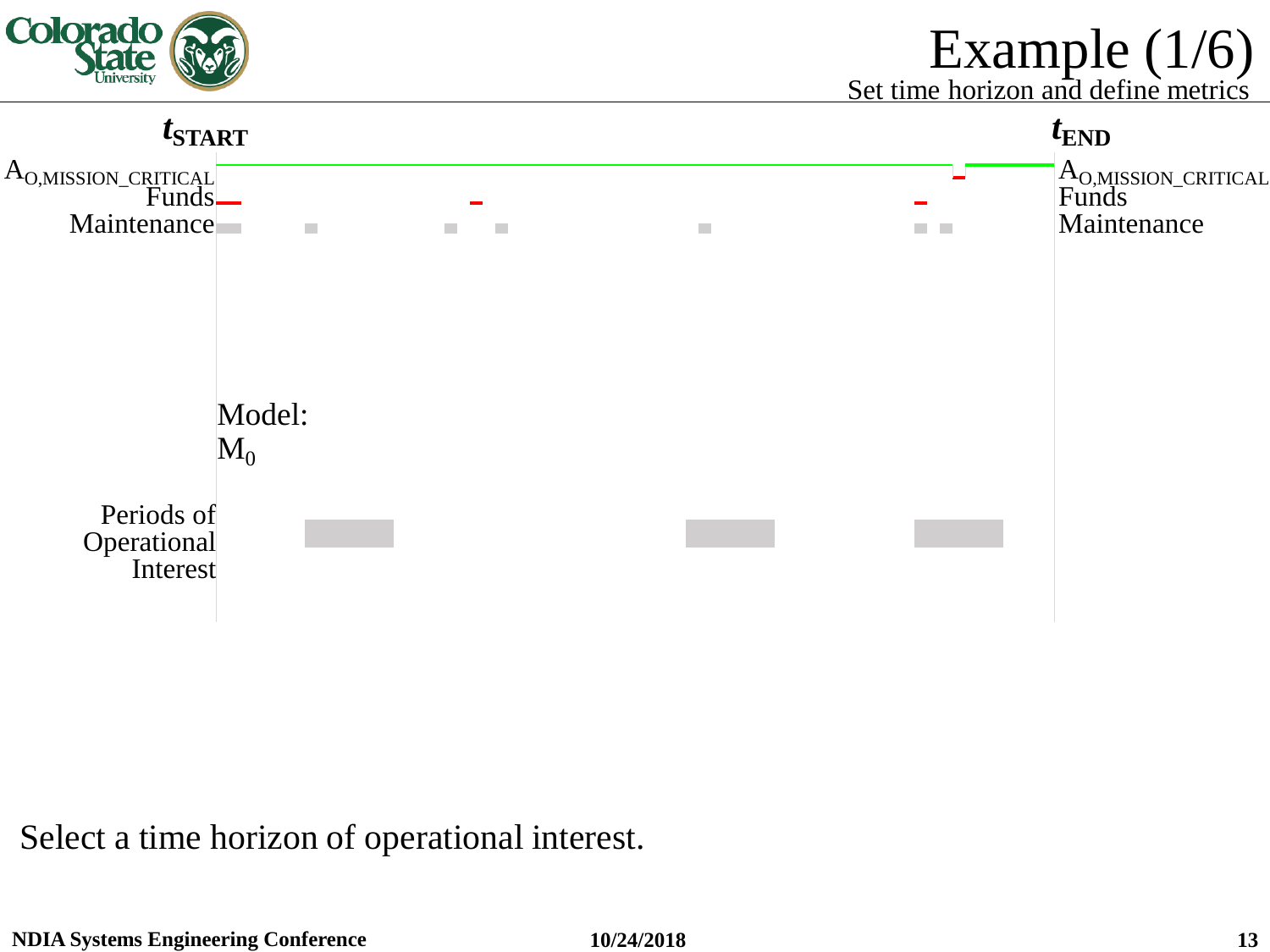

Introduce a hazard where adversary causes severe physical damage to primary generation, leaving insufficient generation for all loads.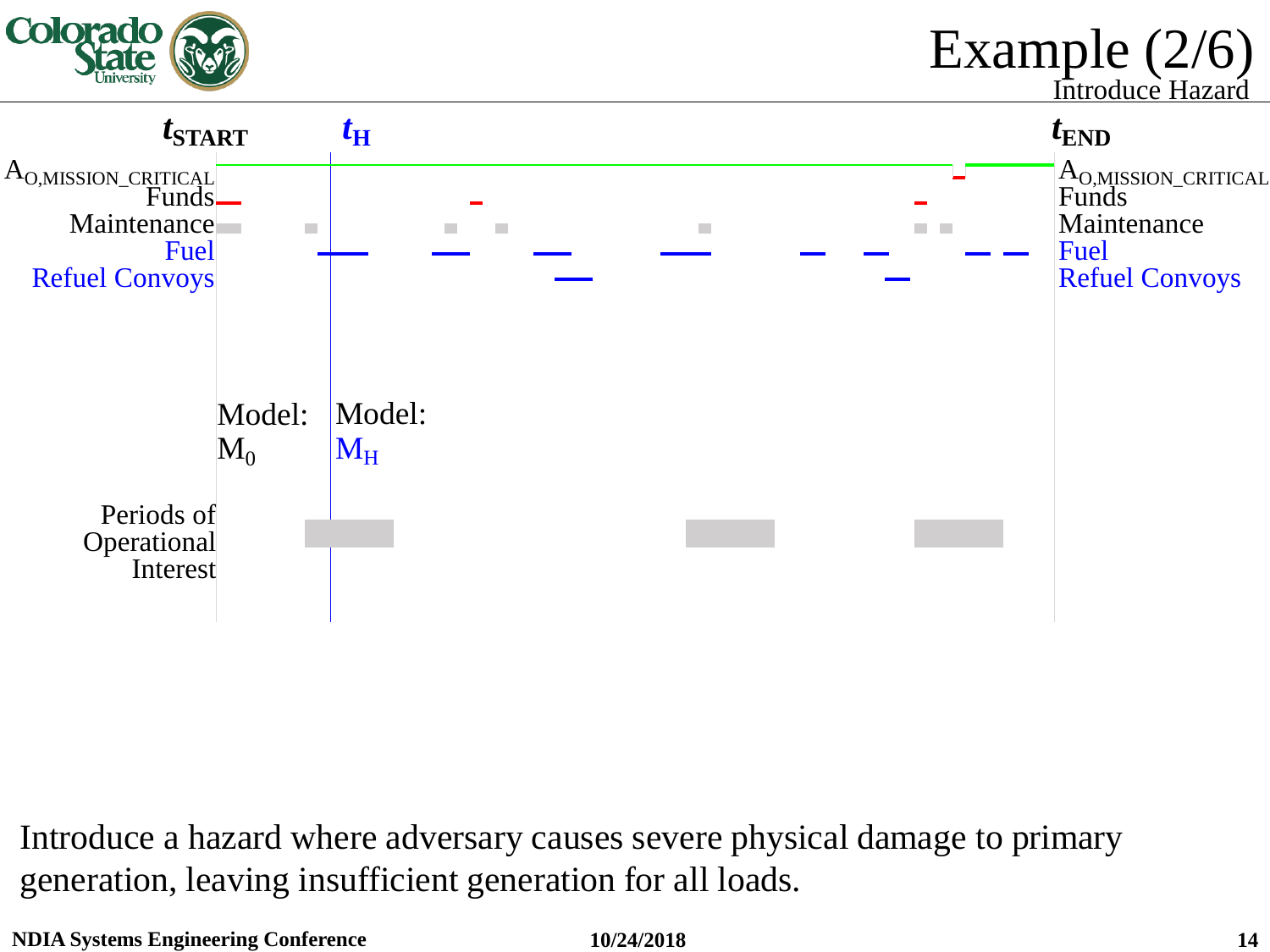

Introduce a control, curtailing the electric vehicle fleet, which changes the load on the grid and the storage available to the grid.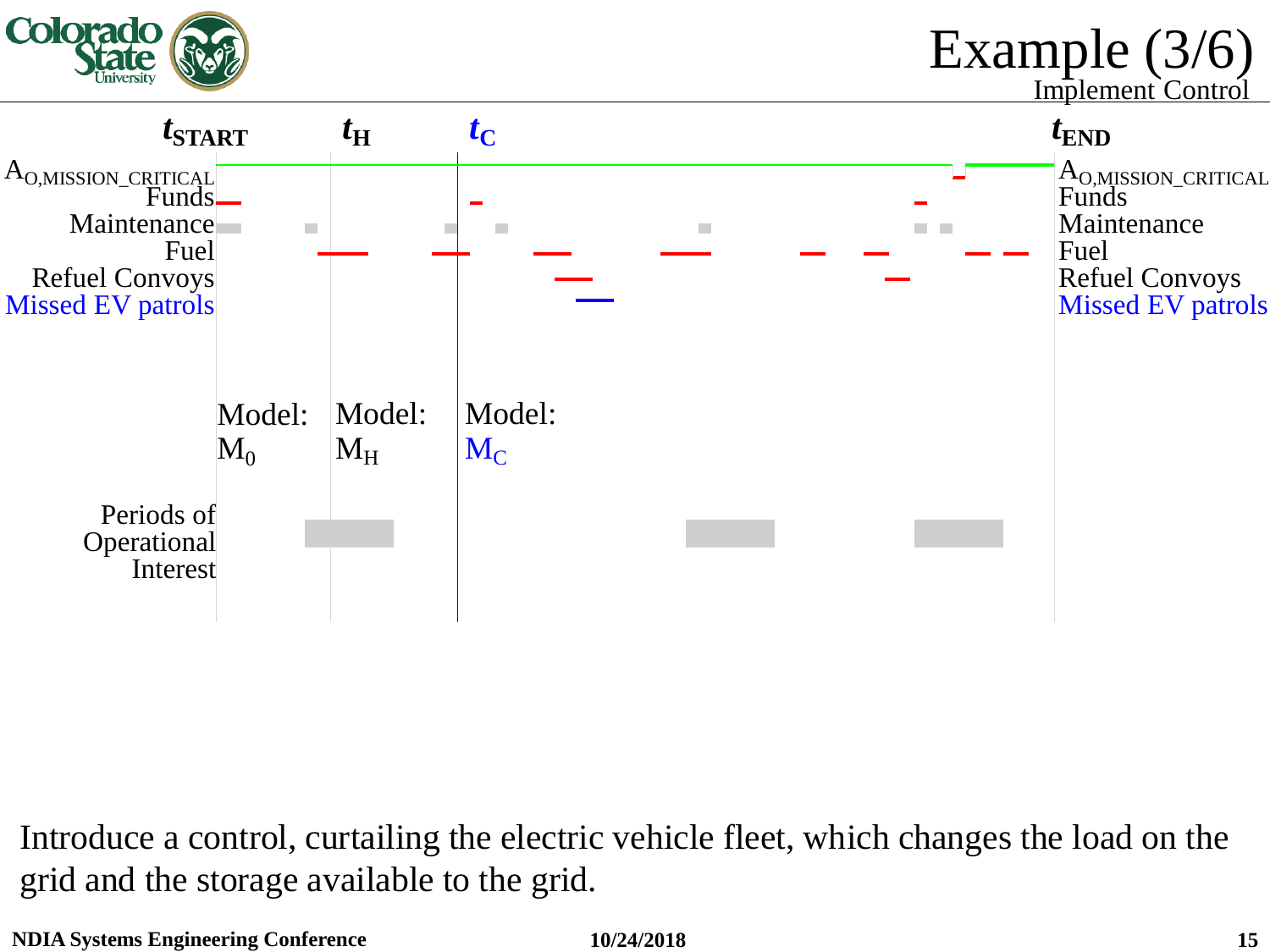

## Example (4/6)

Metrics in the Risk Management Process

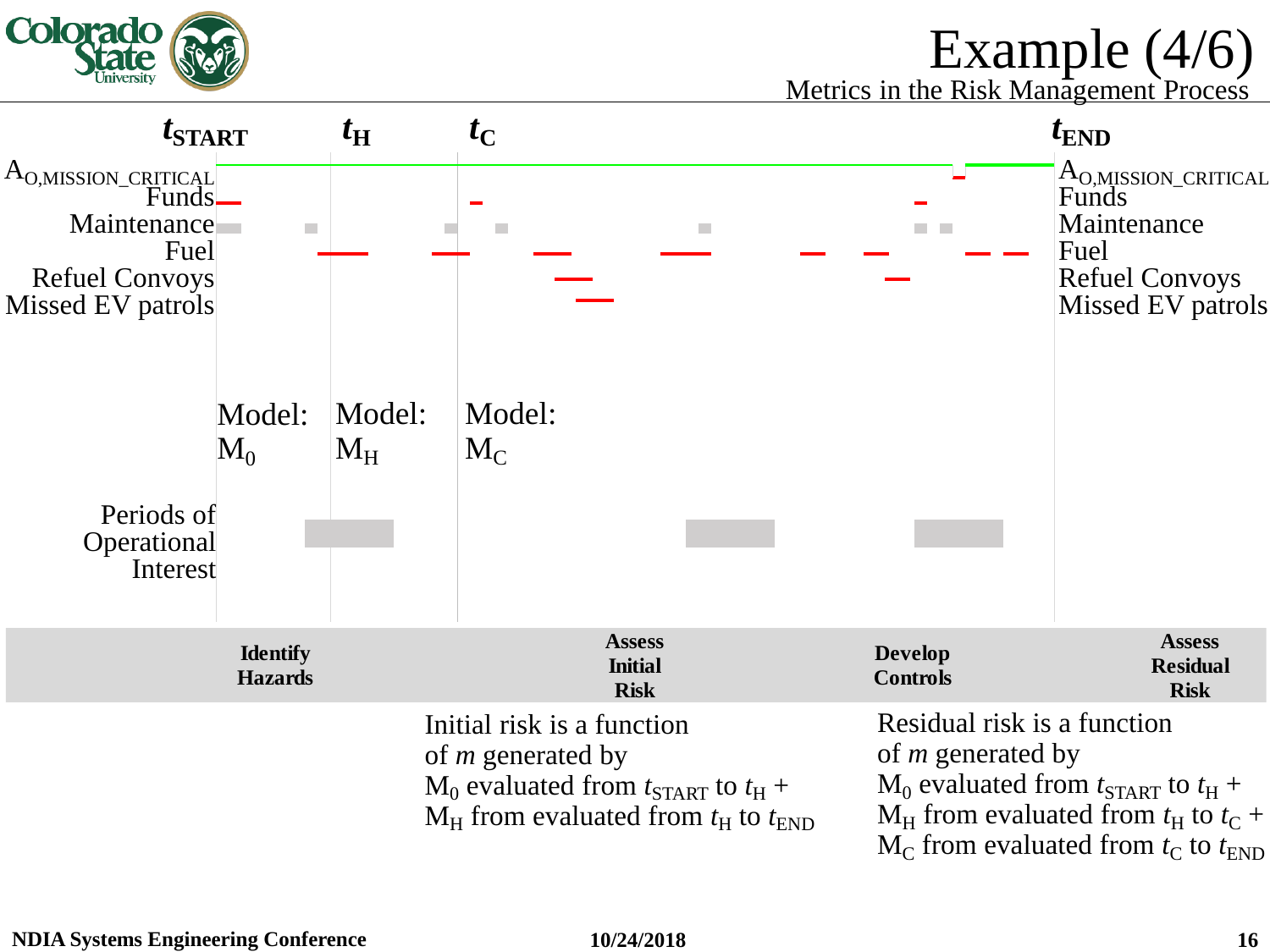

Example (5/6)

Value Model



**Hazard 1. Alpennie Barner** Residual Risk, Control 1 *{ m*FUNDS, *m*MAINTENANCE, *m*FUEL, *m*REFUEL\_CONVOYS, *m*MISSED\_EV\_PATROLS } Residual Risk, Control 2 *{ m<sub>FUNDS</sub>*, *m*<sub>MAINTENANCE</sub>, *m<sub>FUEL</sub>*, *m*<sub>REFUEL\_CONVOYS</sub>, *m*<sub>SECURITY\_GAPS</sub> } Residual Risk, Control 3 *{ m<sub>FUNDS</sub>*,  $m_{\text{MANTENANCE}}$ ,  $m_{\text{FUEL}}$ ,  $m_{\text{REFUEL}}$  convoys,  $m_{\text{BULLMPACT}}$  } Initial Risk  ${m_{\text{FUNDS}}}$ ,  ${m_{\text{MAINTENANCE}}}$ ,  ${m_{\text{FUEL}}}$ ,  ${m_{\text{REFUEL\_CONVOYS}}}$ 

#### **holistic demand response,**  Value Model...choose your multi-criteria decision support method.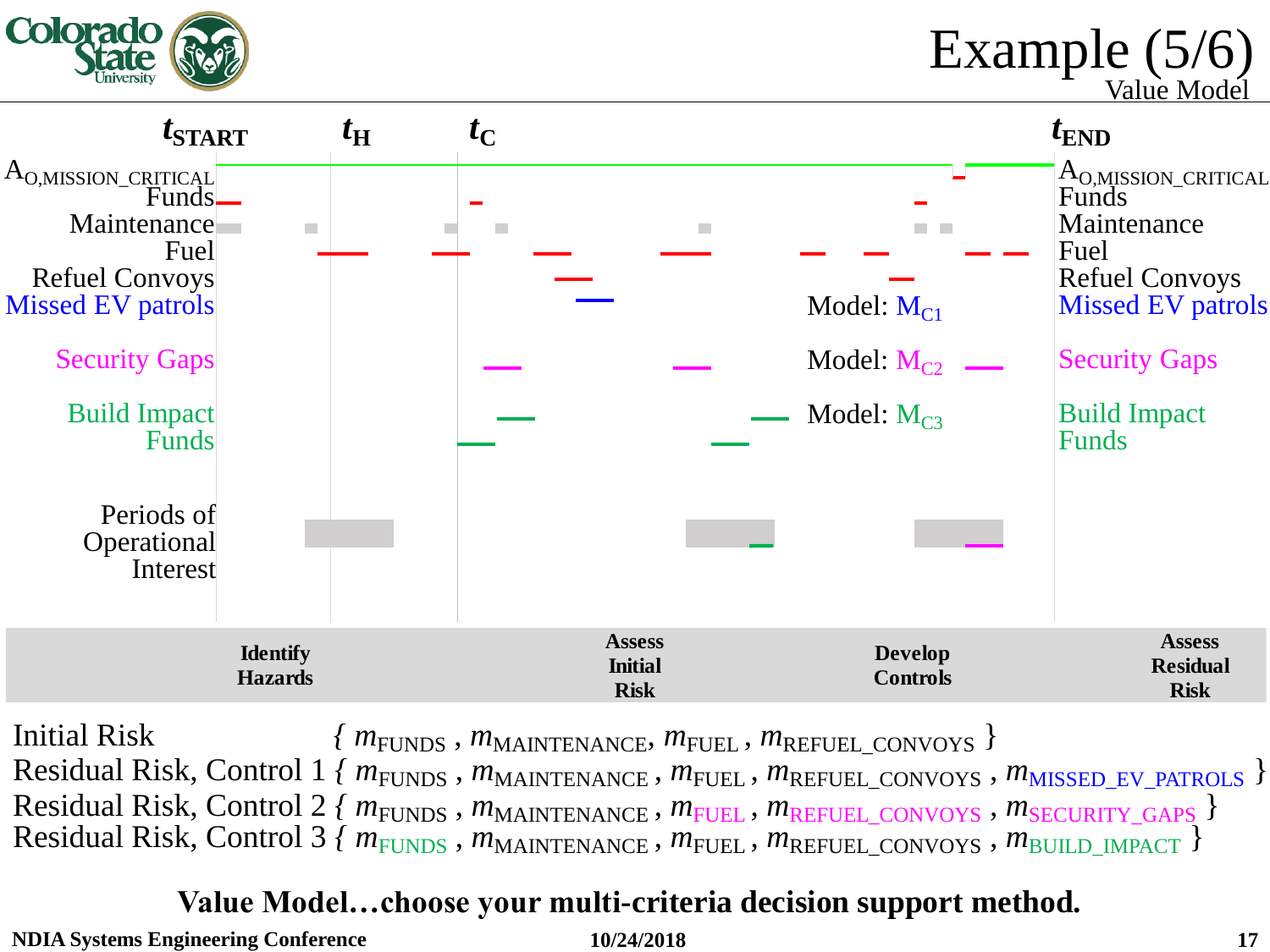

Example (6/6)

Vary Time Horizon



Refueling, missed patrols & security gaps intersect differently with operational periods of interest.

Metrics have changed, subsequently the weighted calculation of the value model may recommend a different course of action than the original time horizon.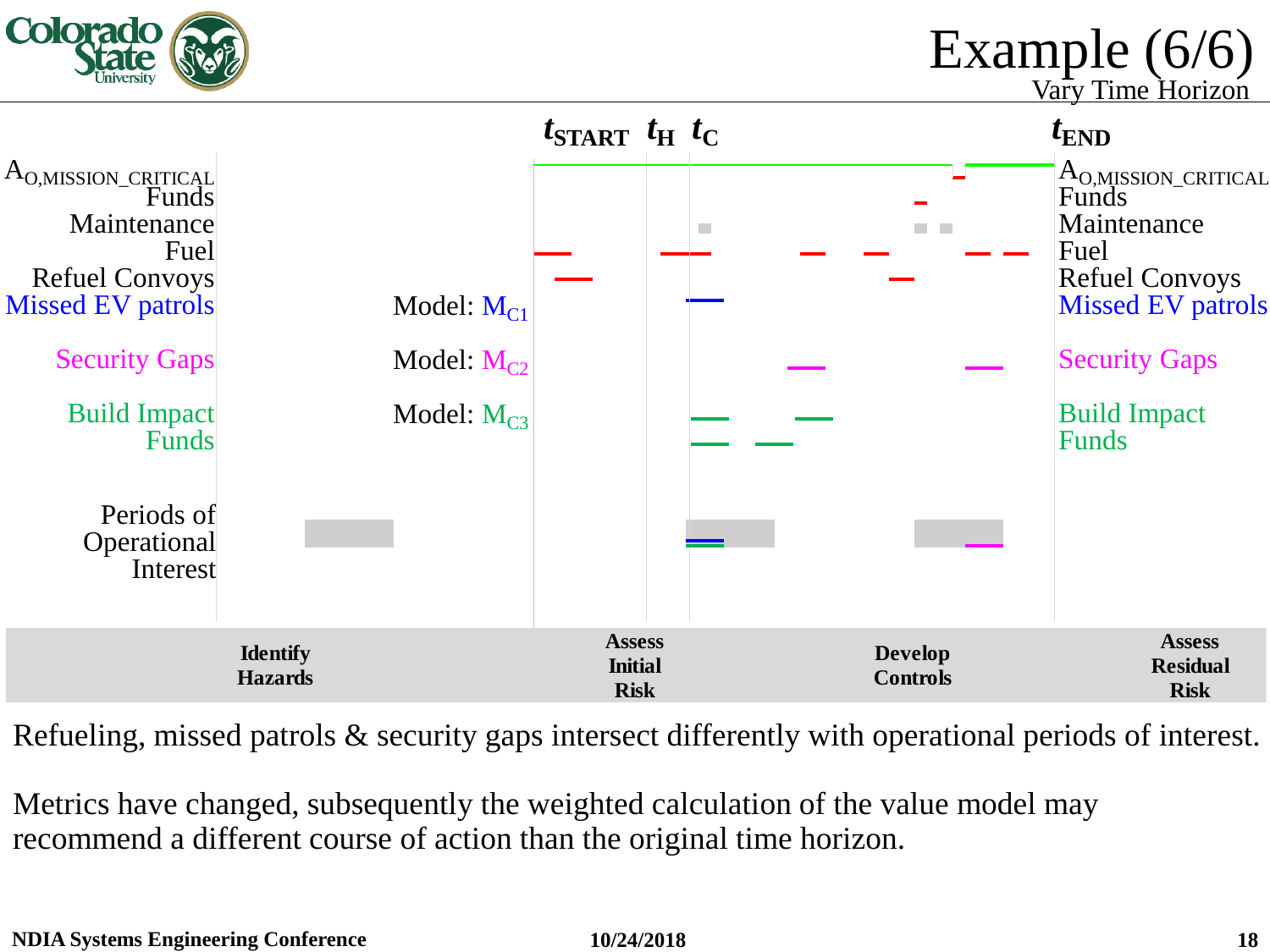

**Conclusions** 

#### **Considerations for Metrics**

Define cost metrics in terms of operational impact.

Define rationale for weighting metrics in the value model.

This technique works even if metrics are generated manually.

Iterate to determine appropriate metrics, weights, value models.

Time series data that is used to generate an 'average' metric can also be used to identify minimum and maximum durations, number of events, and collisions with other time series data.

#### **Considerations for Modeling**

High fidelity power system model may not suit models for energy projections.

How to represent demand response logic from real system in the model.

Can be used within a grids myopic demand response schema. An additional system requirement would be to output projected load availability as times series data.